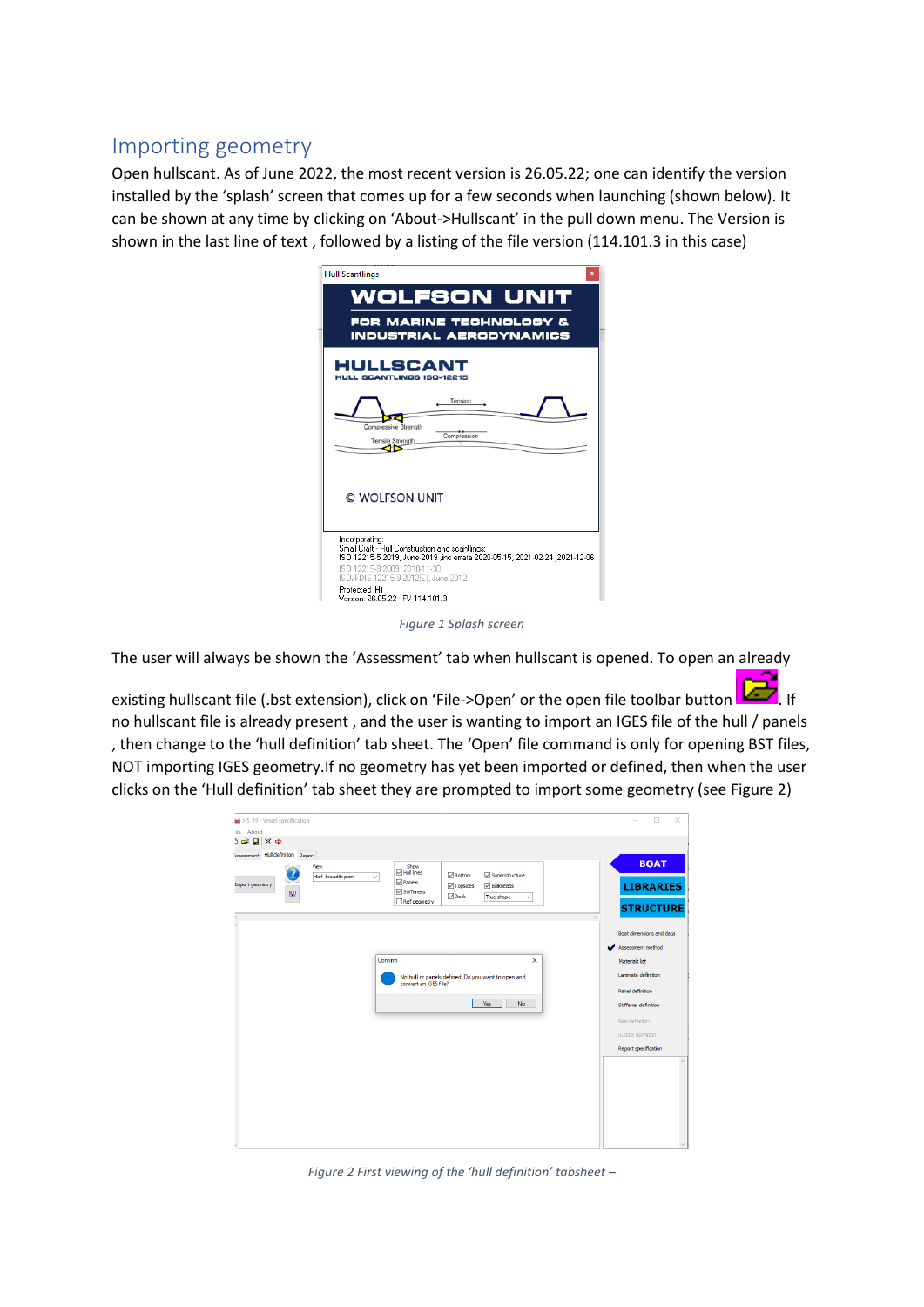Geometry can be imported at any time , even if the prompt is answered 'No', by clicking on the 'Import geometry' button at the top left of the hull definition tabsheet. This will open the standard open file dialog to allow the user to select the appropriate IGES file.

## IGES import dialogs

If the native units of the IGES file are anything other than metres a prompt will ask if the user wants to scale the file, otherwise the file will be read and the entities discretised. A second check at this point is on the longitudinal position of the geometry. If the imported geometry extends to negative X values the program asks if it is to be shifted so that X=0 is the lowest X coordinate (the ISO standard has x=0 at the aft end of the waterline). It is the recommendation of the Wolfson Unit that the geometry is manipulated in your CAD package to be in the correct orientation and position for the ISO standard and this 'move' prompt is declined if it appears; it can be useful if everything is imported at one time and a global offset is needed, but if different panels, stiffeners and reference geometry are imported separately it can be very difficult to maintain the correct location (globally and relatively) if some are moved.

The main import dialog will now appear, allowing the user to select if panels , stiffeners or reference geometry is being imported. By default panels and stiffeners are not used to define the hullform (ie the sheer line, keel line, vessel length, beam etc), but the user can over rule this by clicking on the 'Use as part of hullform definition'. The other main options are self explanatory.

| Geometry Import                                                                              |  |        | × |  |
|----------------------------------------------------------------------------------------------|--|--------|---|--|
| Import IGES entities as<br>◉ Panels<br>$\bigcirc$ Internals<br>$\bigcirc$ Reference geometry |  |        |   |  |
| Use as part of hullform definition                                                           |  |        |   |  |
| Classify Location as<br>● By panel normal (-ve Z=bottom, +ve Z=deck etc)                     |  |        |   |  |
| ○ Set location                                                                               |  |        |   |  |
| Entity import location<br>As specified, one side only                                        |  |        |   |  |
| Mirror in CL, both sides                                                                     |  |        |   |  |
| Keep IGES links & definition                                                                 |  |        |   |  |
| OK                                                                                           |  | Cancel |   |  |

*Figure 3 Import geometry dialog*

There is a 'Keep IGES links and definition' option (default is no) to allow the user to maintain the full iges surface definition for panels and reference geometry. The default option (no) creates and stores a detailed definition of the panel edge and its centre point, more than enough information for the ISO standard. There is no strong benefit to maintaining the full IGES definition (it can be a large file, and is usually slow to reload), but the option is there if the user so desires.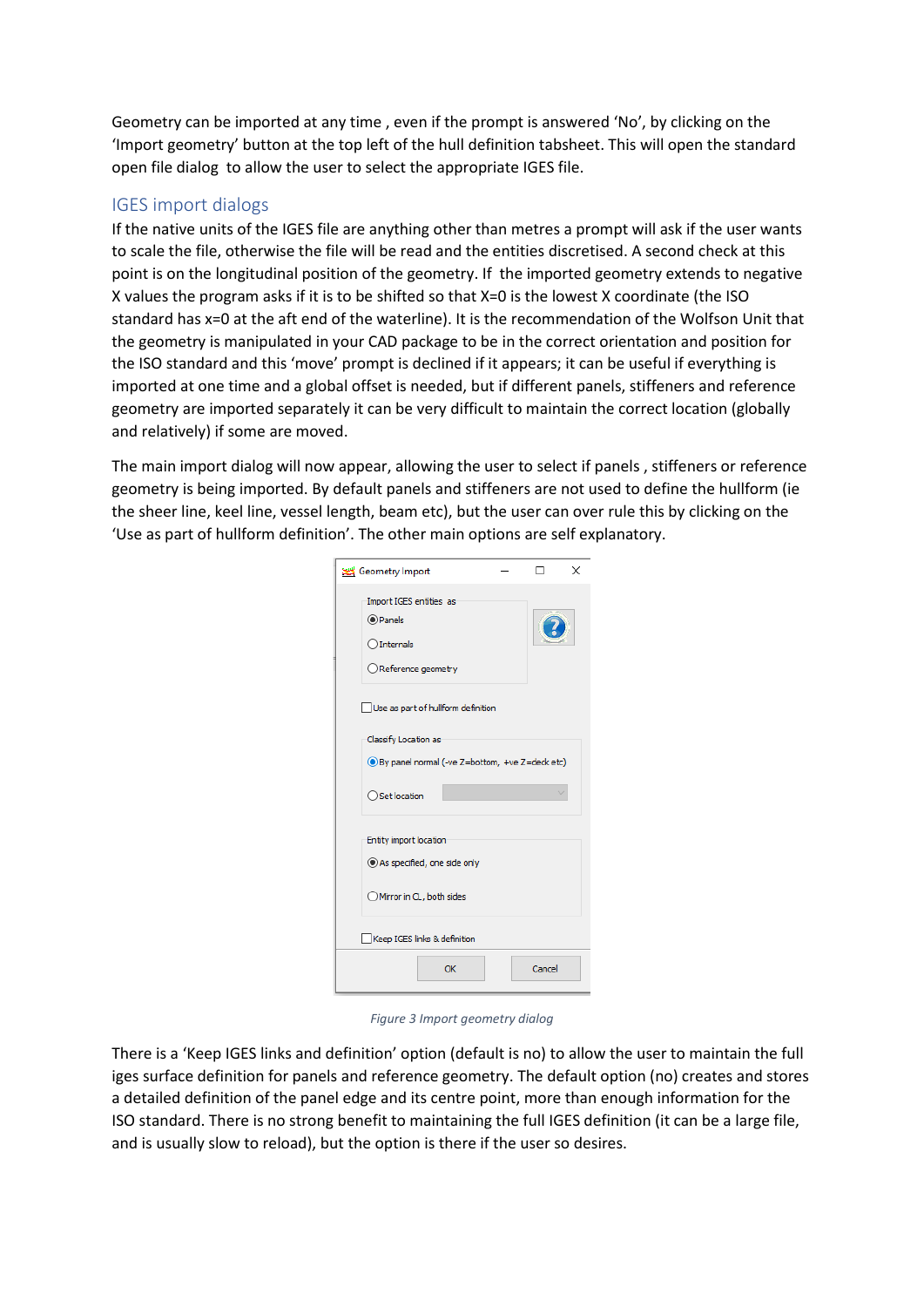Reference geometry is imported as curves and surfaces (coloured green if the IGES definition is kept), and converted to hull lines of stations (shown by black dots), panels are shown as red surfaces and stiffeners in light blue.



## Viewing geometry

*Figure 4Viewing geometry*

The geometry shown, and the view, is all controlled by options at the top of the screen.



Control mode – Either 'Pan' mode or 'Select' mode. In select (the default), left click of mouse selects the closest structural entity (double click opens the relevant dialog). In Pan mode, mouse movement changes the view. In select mode, 'shift' button allows zoom, pan and rotate, and in pan mode 'shift' allows select.

View – chose between half breadth plan, profile , plan or 3D . In 3D the mouse buttons allow pan , zoom and rotates. In the 3 orthagonal views, they allow pan and rotate

Show options and Location of shown structure allow different entity types and location to be hidden or shown according to the users preference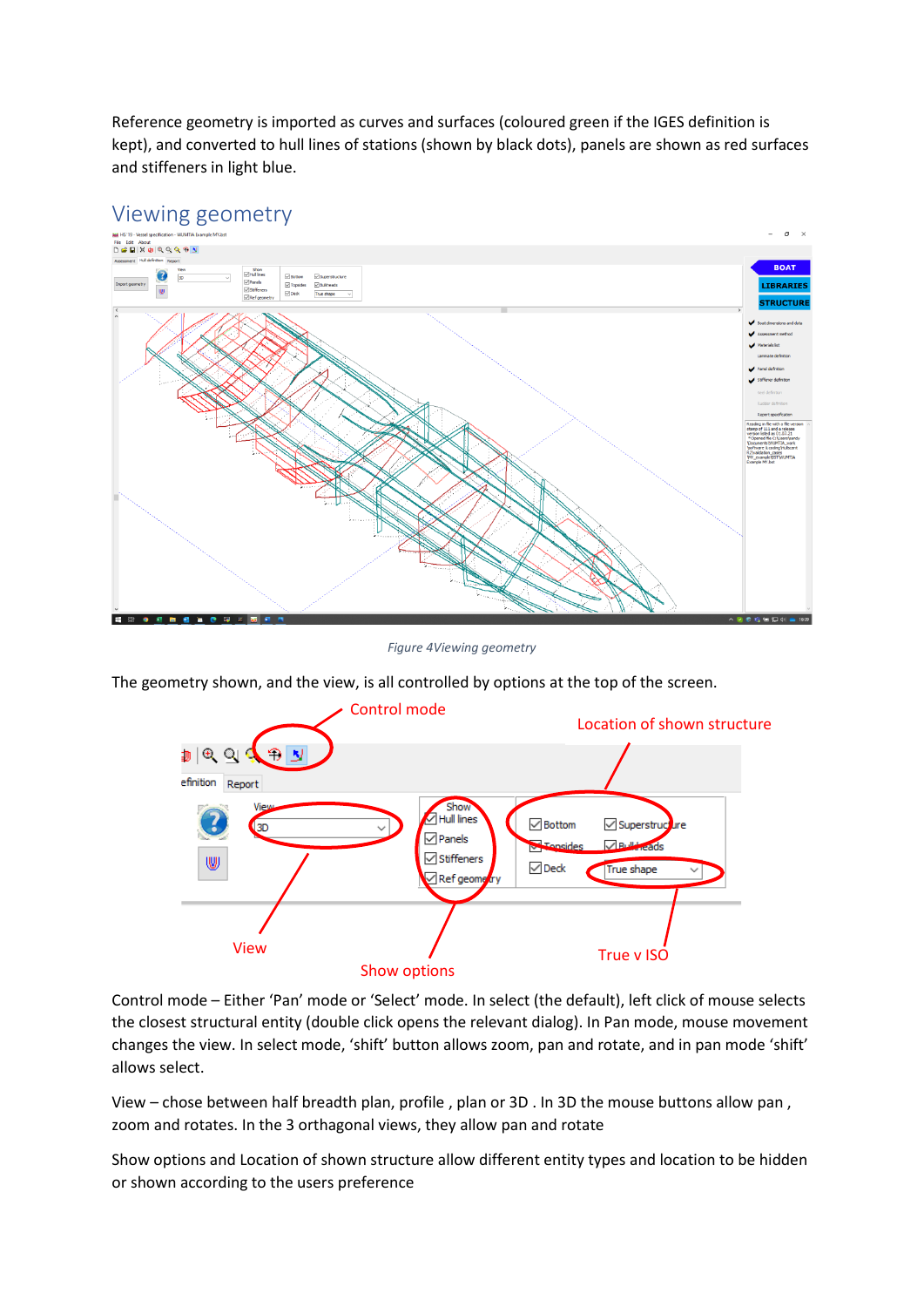True v ISO – this allows the user to swap between the actual shape of the structural item and the ISO equivalent rectangular entity, as shown below (note the green panel is the currently selected / active one)



*Figure 5 MY example, transverse bulkhead panels, true shape*



*Figure 6 MY example, transverse bulkhead panels, ISO equivalent shape*

If the user feels that hullscant has not translated from the true shape of a panel to the ISO equivalent correctly, then the user can select the corner locations themselves via the panel dialog, Orientation & Weight tabsheet, and click on 'Edit corner location' as shown in [Figure 7.](#page-4-0)